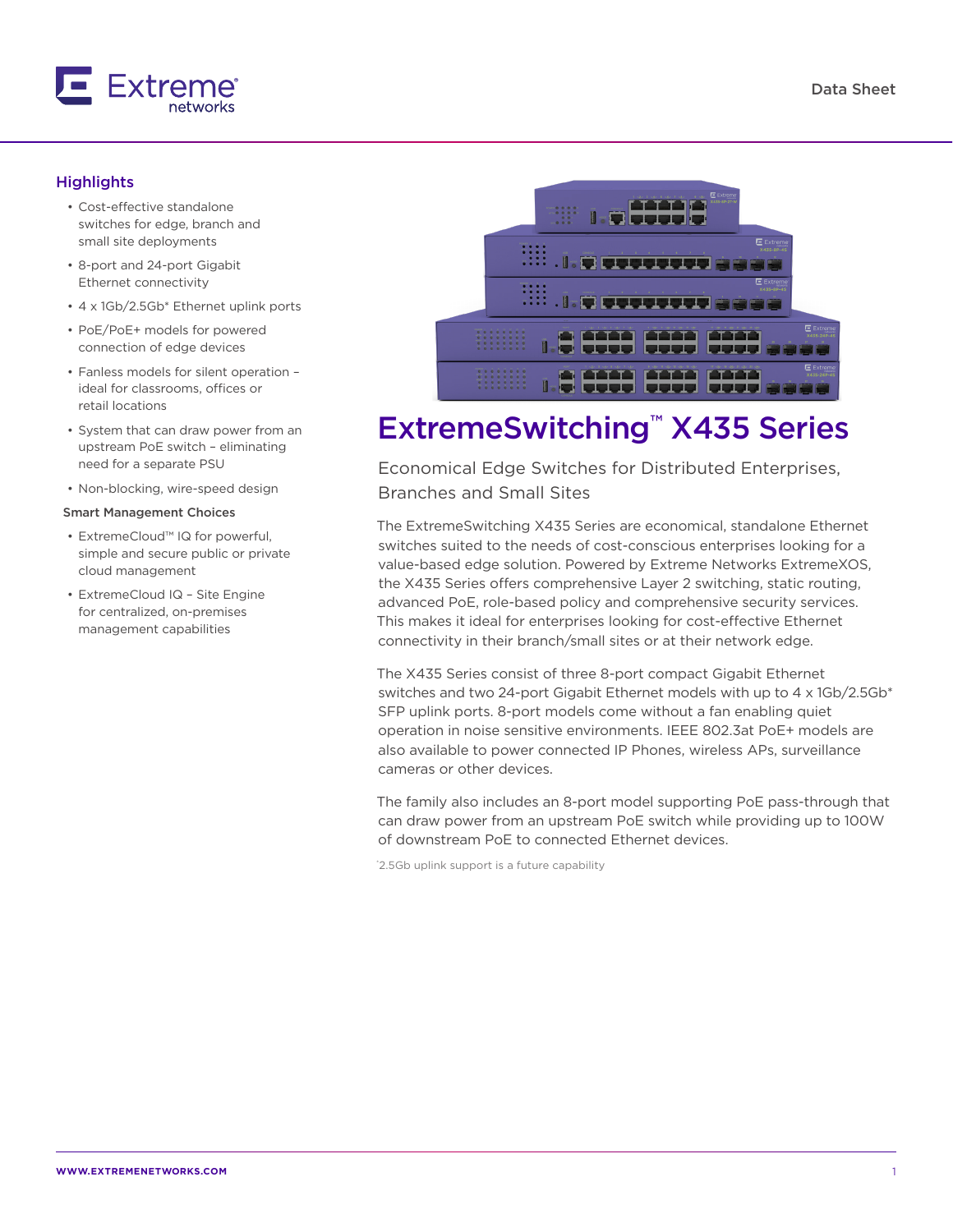

## Flexible PoE

The X435 Series provides standards-based IEEE 802.3at 30W access ports, as well as IEEE 802.3bt 60W/90W uplink ports on the X435-8P-2T-W model. PoE eliminates the need for additional electrical cabling and circuits otherwise needed to power edge devices, such as IP phones or wireless APs. The X435 Series also provides the following capabilities to address the unique needs of powered edge devices:

- Perpetual PoE which enables PoE power to be maintained during a switch re-start, preventing attached IoT devices from being disrupted or rebooted during the switch reset.
- Fast PoE which enables power to be supplied to connected edge or IoT devices before switch boot-up completion, speeding the time for powered end-points to start up.



# Fabric Attach

Fabric Attach on the X435 can be used to automate the connection to Extreme's campus-based Fabric Connect solution. Fabric Attach provides zero-touch edge provisioning and allows the X435 to take advantage of the virtualized services and inherent security capabilities of the Extreme Fabric Connect infrastructure.



## Role-Based Policy

The X435 supports role-based policies centrally administered through the ExtremeControl policy manager. This policy framework empowers network administrators to define distinct roles or profiles to represent specific operational groups that may exist in an enterprise. Each defined role can then be granted individualized access to specific network services or applications – and these access privileges remain associated with users as they move across both wired and wireless network access points.



## Management

The X435 Series can be managed in a variety of ways. Simple on-box management functions are delivered by a web-based GUI and a generic CLI is available for manual configuration.

ExtremeCloud™ IQ along with ExtremeCloud IQ – Site Engine also provides a comprehensive unified management capability with a consolidated view of users, devices and applications for wired and wireless networks. Zero touch provisioning lets one quickly bring new X435 switches online and a granular view enables efficient inventory and network topology management.



## PoE Power from Upstream Switch

The X435-8P-2T-W model draws all its required power from an upstream switch over its two Ethernet IEEE 802.3bt Type 4 (30W/60W/90W) links. This eliminates the need for a separate power supply unit, while still enabling the delivery of downstream PoE power. By drawing power over both 90W uplinks, the X435-8P-2T-W can deliver up to 100W of downstream PoE power.



## Audio Video Bridging

The X435 series supports IEEE 802.1 Audio Video Bridging to enable reliable, real-time audio/video transmission over Ethernet. AVB technology delivers the quality of service required for today's highdefinition and time-sensitive multimedia streams.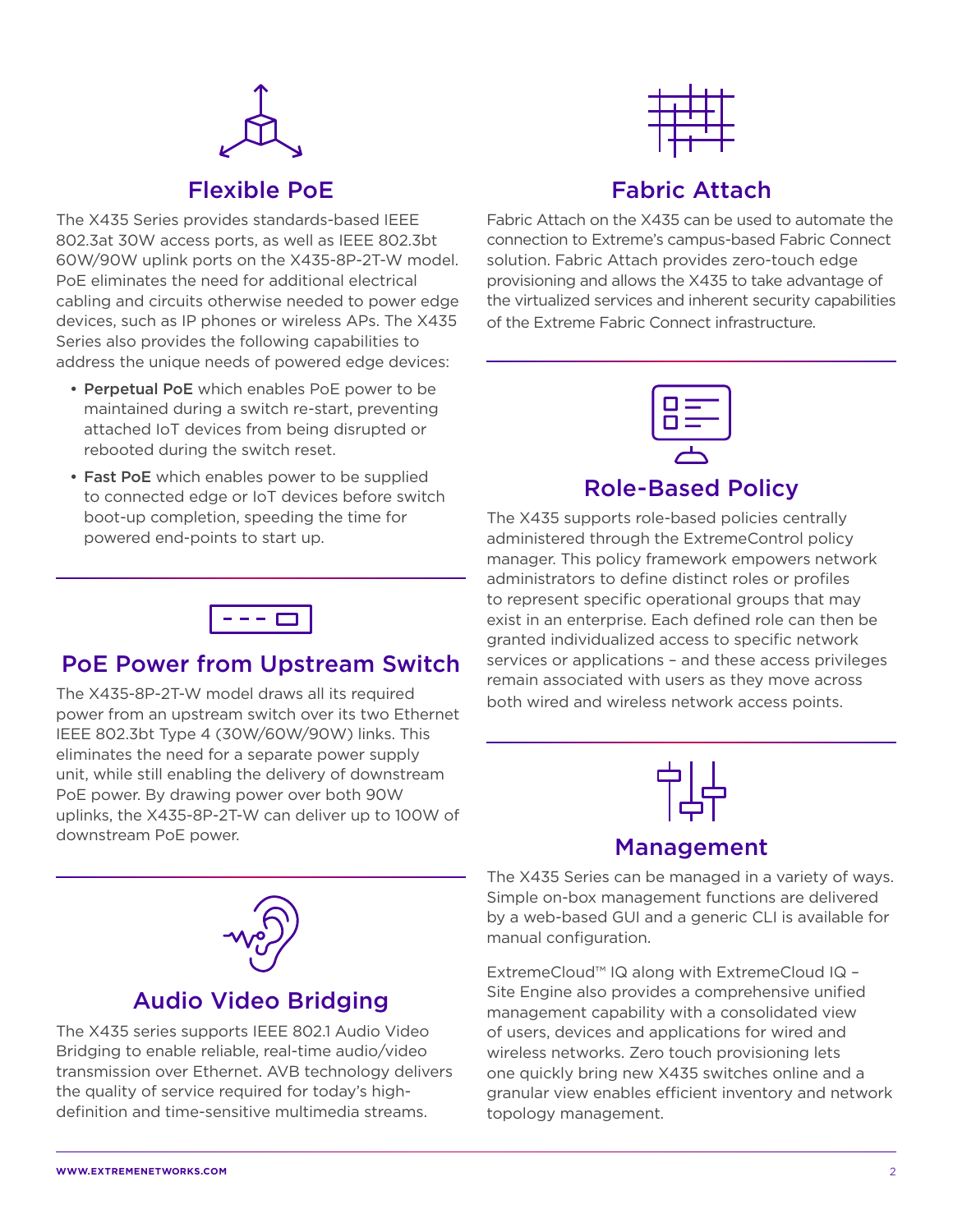# Product Specifications

## Performance and Scaling

| <b>Switch Model</b> | <b>Max Active</b><br>10/100/1000BASE-T Ports | Max Active<br>1Gb/2.5Gb* SFP Ports | <b>Aggregated Switch</b><br><b>Bandwidth</b> | <b>Frame</b><br><b>Forwarding Rate</b> |
|---------------------|----------------------------------------------|------------------------------------|----------------------------------------------|----------------------------------------|
| X435-8T-4S          | 8                                            | 4                                  | 36 Gbps                                      | 26.8 Mpps                              |
| X435-8P-4S          | 8                                            | 4                                  | 36 Gbps                                      | 26.8 Mpps                              |
| X435-8P-2T-W        | 10                                           | $\sim$                             | 20 Gbps                                      | 14.9 Mpps                              |
| X435-24T-4S         | 24                                           | 4                                  | 68 Gbps                                      | 50.6 Mpps                              |
| X435-24P-4S         | 24                                           | 4                                  | 68 Gbps                                      | 50.6 Mpps                              |

- Layer 2/MAC Addresses: 16K
- 4096 VLANs/VMANs (2 VLANs reserved for system use)
- IPv4 LPM Entries: 32
- IPv4 Hosts: 3100
- IPv6 LPM Entries: 16
- IPv6 Hosts: 500
- IP Multicast groups: 64
- IP Multicast (s,v,g) entries: 1500
- 9216 Byte Max Packet Size (Jumbo Frame)
- 8 queues per port
- 1K ingress ACL rules
- OnePolicy Scaling
- Up to 192 authenticated policy users per switch
- Policy Profiles: 63
- Unique Permit/Deny Rules per switch: 184

## External Ports/Slot

| <b>Switch Model</b> | Ports/Slots                                                                                                                                                                                                                                                                       |
|---------------------|-----------------------------------------------------------------------------------------------------------------------------------------------------------------------------------------------------------------------------------------------------------------------------------|
| X435-8T-4S          | • 8 x 10/100/1000BASE-T ports<br>• Full / Half-Duplex (auto-sensing)<br>• 4 x 1/2.5GBASE-X SFP uplink ports* (unpopulated)<br>•1 x Serial (console port RJ-45)<br>.1 x USB A port for external USB flash                                                                          |
| X435-8P-4S          | • 8 x 10/100/1000BASE-T 802.3at (30W) PoE ports<br>• Full / Half-Duplex (auto-sensing)<br>• 4 x 1/2.5GBASE-X SFP uplink ports* (unpopulated)<br>•1 x Serial (console port RJ-45)<br>•1 x USB A port for external USB flash                                                        |
| X435-8P-2T-W        | • 8 x 10/100/1000BASE-T 802.3at (30w) access ports<br>• Full / Half-Duplex (auto-sensing)<br>• 2 x 10/100/1000BASE-T 802.3bt Type 3/4 (60W/90W) PoE ports<br>•1 x Serial (console port RJ-45)<br>•1 x USB A port for external USB flash                                           |
| X435-24T-4S         | • 24 x 10/100/1000BASE-T access ports<br>• Full / Half-Duplex (auto-sensing)<br>• 4 x 1/2.5GBASE-X SFP uplink ports* (unpopulated)<br>•1 x Serial (console port RJ-45)<br>.1 x 10/100/1000BASE-T out-of-band management port<br>.1 x USB A port for external USB flash            |
| X435-24P-4S         | • 24 x 10/100/1000BASE-T 802.3at (30W) PoE ports<br>• Full / Half-Duplex (auto-sensing)<br>• 4 x 1/2.5GBASE-X SFP uplink ports* (unpopulated)<br>•1 x Serial (console port RJ-45)<br>.1 x 10/100/1000BASE-T out-of-band management port<br>.1 x USB A port for external USB flash |

\* 2.5Gb uplink support is a future capability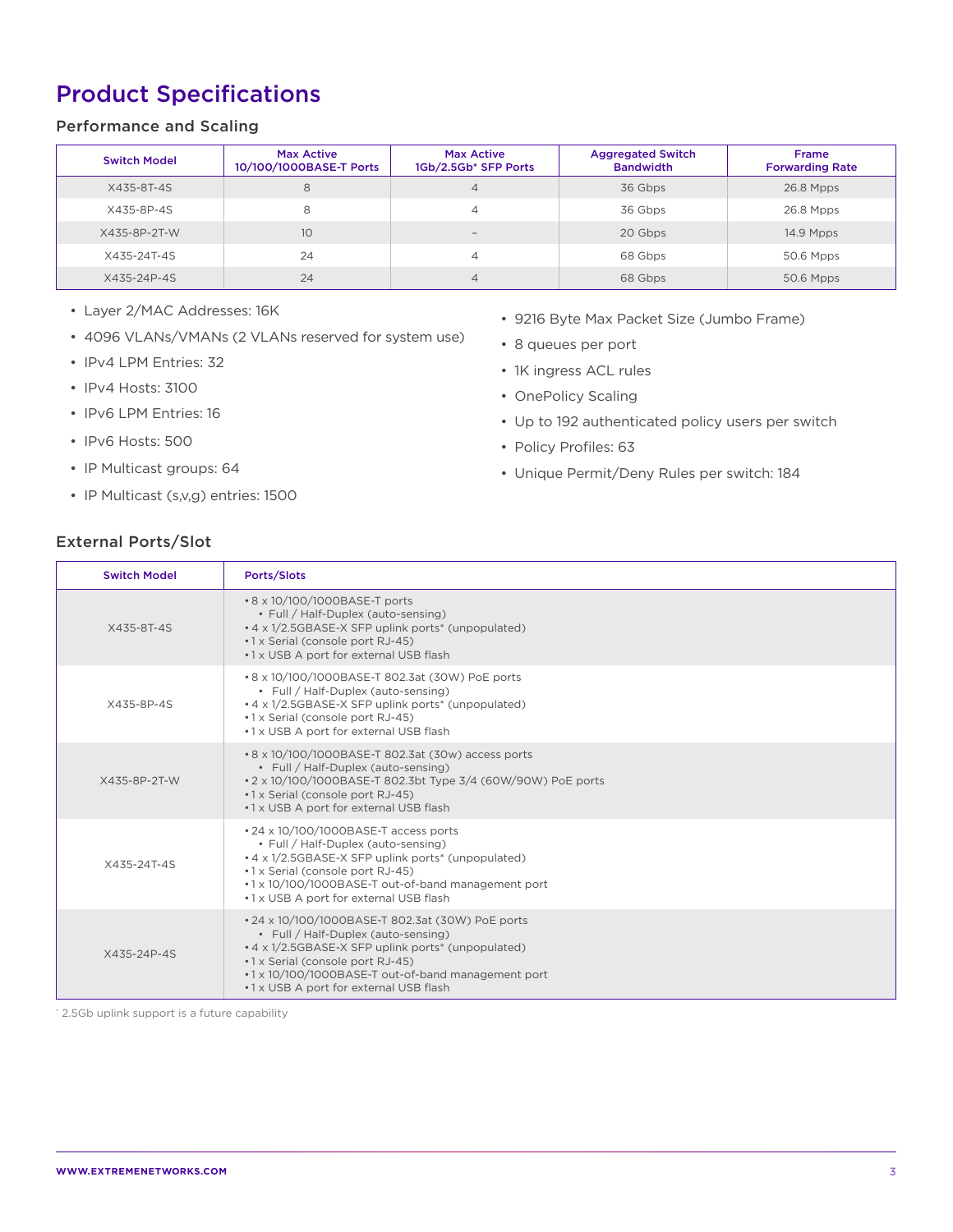### Weights and Dimensions

| <b>Switch Model</b> | Weight           |                                                           |  |  |  |
|---------------------|------------------|-----------------------------------------------------------|--|--|--|
| X435-8T-4S          | 4.12 lb/1.87 kg  | 12.6in W / 1.71in H / 7.9in D                             |  |  |  |
| X435-8P-4S          | 4.85 lb/2.2 kg   | 320mm x 43.5mm x 200mm                                    |  |  |  |
| X435-8P-2T-W        | 3.15 lb/1.43 kg  | 8.2in W / 1.73in H / 10.1in D<br>209.5mm x 44mm x 256.6mm |  |  |  |
| X435-24T-4S         | 6.5 $lb/2.95$ kg | 17.4in W / 1.73in H / 10.0in D                            |  |  |  |
| X435-24P-4S         | 7.67 lb/3.48 kg  | 441mm x 43.5mm x 254mm                                    |  |  |  |

## Minimum/Maximum Power Consumption and Heat Dissipation

| <b>Switch Model</b> | <b>Minimum Power</b><br><b>Consumption (Watts)</b> | <b>Minimum Heat Dissipation</b><br>(BTU/hr) | <b>Maximum Power</b><br>Consumption (Watts) <sup>1</sup> | <b>Maximum Heat Dissipation</b><br>$(BTU/hr)^2$ |
|---------------------|----------------------------------------------------|---------------------------------------------|----------------------------------------------------------|-------------------------------------------------|
| X435-8T-4S          | 6.5                                                | 22.1                                        | 16.7                                                     | 57.1                                            |
| X435-8P-4S          | 8.0                                                | 27.3                                        | 155.2                                                    | 106.4                                           |
| X435-8P-2T-W        | 10.9                                               | 37.2                                        | 122.5                                                    | 76.7                                            |
| X435-24T-4S         | 7.8                                                | 26.5                                        | 21.3                                                     | 72.7                                            |
| X435-24P-4S         | 12.9                                               | 43.9                                        | 449.8                                                    | 238.3                                           |

<sup>1</sup> Includes maximum PoE load (W) through the switch

2 Does not include PoE load heat dissipated through external electronic load

## PoE Power Budget

| <b>Switch Model</b> | <b>Max PoE Budget</b> |
|---------------------|-----------------------|
| X435-8P-4S          | 124W                  |
| X435-8P-2T-W        | 100W <sup>3</sup>     |
| X435-24P-4S         | 370W                  |

3 Maximum supplied PoE power when drawing power over 2 x 90W PoE input links. See PoE Power Budget Values table for other X435-8P-2T-W configurations and respective PoE budget values.

## PoE Power Budget Values for X435-8P-2T-W

| PoE Input link(s) <sup>4</sup> | <b>Max PoE Budget</b> |
|--------------------------------|-----------------------|
| 2 x 90W                        | 100W                  |
| 1 x 90 W                       | 45W                   |
| $2 \times 60W$                 | 65W                   |
| $1 \times 60W$                 | 25W                   |
| $2 \times 30W$                 | 25W                   |
| 1 x 30W                        | <b>OW</b>             |

4 From an upstream X465 (or equivalent) PoE switch

## Fan and Acoustic Noise

| <b>Switch Model</b> | <b>Ambient Temp</b> | PoE  | <b>Main Fan Speed</b><br>$(%$ of max) | PSU1 + PSU2                    | <b>Bystander</b><br><b>Sound Pressure</b> | <b>Declared Sound</b><br>Pressure $(L_{\text{wad}})$ |
|---------------------|---------------------|------|---------------------------------------|--------------------------------|-------------------------------------------|------------------------------------------------------|
| X435-24P-4S         | 25C                 | 370W | 45%                                   | 1100W (1/2 of<br>max POE power | 45.4                                      | 56                                                   |

Note: Acostic noise levels show here represent noise emitted by the switch at room ambient temperatures. Normal operating temperatre range: 0˚C to 45˚C.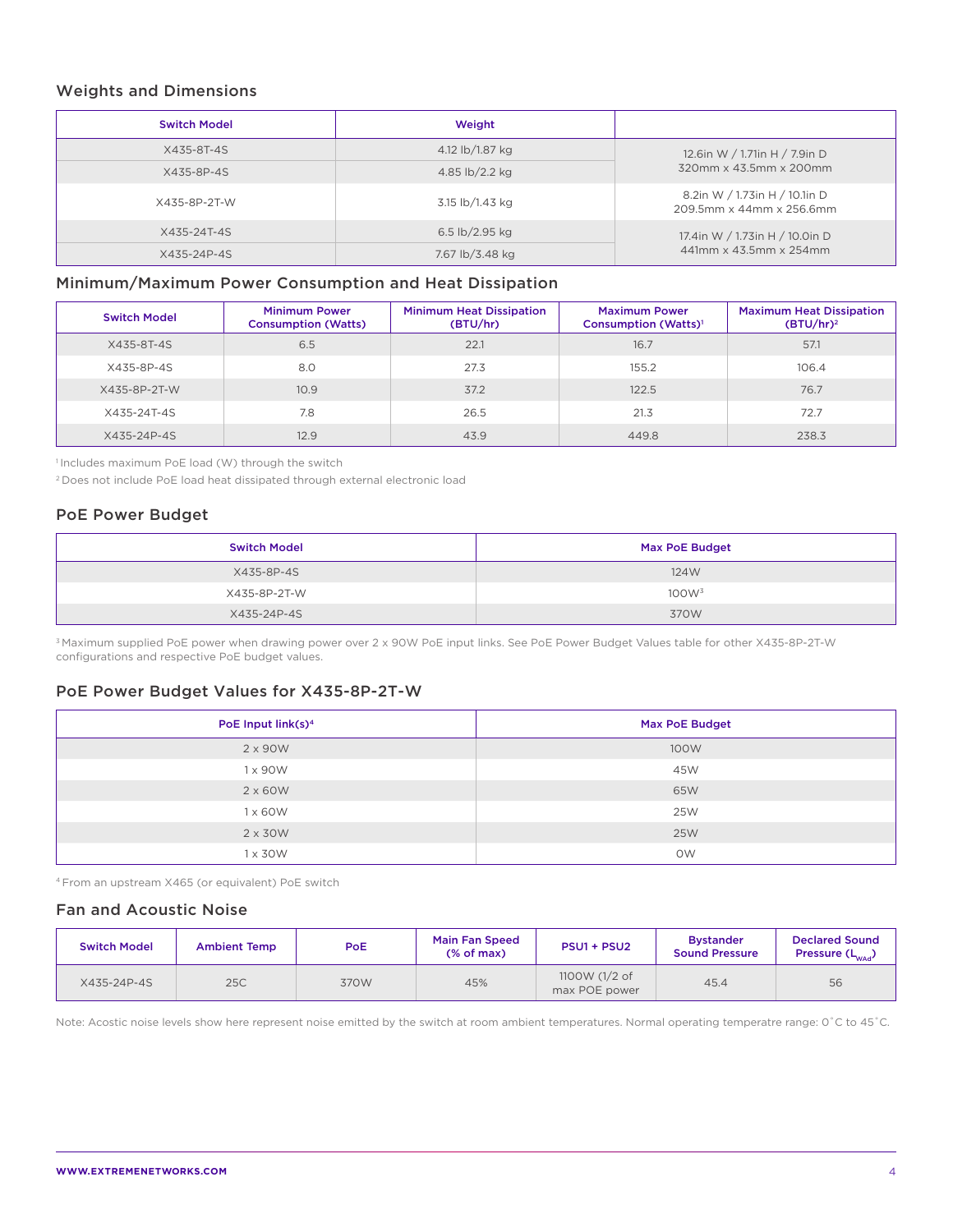### CPU/Memory

- ARM A9 CPU
- 512 MB DRAM
- 128 MB Flash

### Environmental

#### Environmental Specifications

- EN/ETSI 300 019-2-1 v2.1.2 Class 1.2 Storage
- EN/ETSI 300 019-2-2 v2.1.2 Class 2.3 Transportation
- EN/ETSI 300 019-2-3 v2.1.2 Class 3.1e Operational
- EN/ETSI 300 753 (1997-10) Acoustic Noise
- ASTM D3580 Random Vibration Unpackaged 1.5 G

#### Environmental Compliance

- EU RoHS 2011/65/EU
- EU WEEE 2012/19/EU
- China RoHS SJ/T 11363-2006
- Taiwan RoHS CNS 15663(2013.7)

#### Operating Conditions

- Temperature
	- 8-port X435 models: 0° C to 40° C (32° F to 104° F) • 24-port X435 models: 0° C to 45° C (32° F to 113° F)
- Humidity: 10% to 95% relative humidity, non-condensing
- Altitude: 0 to 3,000 meters (9,850 feet)
- Shock (half sine) 30m/s2 (3G), 11ms, 60 shocks
- Random vibration: 3 to 500 Hz at 1.5 G rms

#### Packaging and Storage Specifications

- Temp: -40° C to 70° C (-40° F to 158° F)
- Humidity: 10% to 95% relative humidity, non-condensing
- Packaged Shock (half sine): 180 m/s2 (18 G), 6 ms, 600 shocks
- Packaged Vibration: 5 to 62 Hz at velocity 5 mm/s, 62 to 500 Hz at 0.2 G
- Packaged Random Vibration: 5 to 20 Hz at 1.0 ASD w/–3 dB/oct. from 20 to 200 Hz
- Packaged Drop Height: 14 drops minimum on sides and corners at 42 inches (<15 kg box)

### Regulatory and Safety

#### North American ITE

- UL 60950-1
- UL 62368-1
- Complies with FCC 21CFR 1040.10 (U.S. Laser Safety)
- CDRH Letter of Approval (US FDA Approval)
- CAN/CSA 22.2 No. 60950-1
- CAN/CSA No. 22.2 62368-1-14

#### European ITE

- EN 60950-1, EN 62368-1
- EN 60825-1Class 1 (Lasers Safety)
- 2014 / 35/ EU Low Voltage Directive

#### International ITE

- CB Report & Certificate per IEC 60950-1 AS/NZS 60950-1
- (Australia /New Zealand)
- IEC 62368-1
- GB 4943.1-2011
- CNS 14336-1

## EMI/EMC Standards

#### North American EMC for ITE

- FCC CFR 47 part 15 Class A (USA)
- ICES-003 Class A (Canada)
- European EMC Standards
- EN 55032 Class A • EN 55024
- EN 55035
- EN 61000-3-2,2014 (Harmonics)
- EN 61000-3-3 2013 (Flicker)
- EN 300 386 (EMC Telecommunications)
- 2014/30/EU EMC Directive
- EN 55011 Class A

#### International EMC Certifications

- CISPR 32, Class A (International Emissions)
- AS/NZS CISPR32
- CISPR 24 Class A (International Immunity)
- IEC 61000-4-2 / EN 61000-4-2 Electrostatic Discharge, 8kV Contact, 15 kV Air, Criteria A
- IEC 61000-4-3 /EN 61000-4-3 Radiated Immunity 10V/m, Criteria A
- IEC 61000-4-4 / EN 61000-4-4 Transient Burst, 1 kV, Criteria A
- IEC 61000-4-5 /EN 61000-4-5 Surge, 2 kV L-L, 2 kV L-G, Level 3, Criteria A
- IEC 61000-4-6 Conducted Immunity, 0.15-80 MHz, 10V/m unmod. RMS, Criteria A
- IEC/EN 61000-4-11 Power Dips & Interruptions, >30%, 25 periods, Criteria C
- IEC 61000-4-8 / EN 61000-4-8
- CISPER 11 Class A
- GB/T 9254-2008

#### Country Specific

- VCCI Class A (Japan Emissions)
- ACMA RCM (Australia Emissions)
- CCC Mark (China)
- KCC Mark, EMC Approval (Korea)
- EAC Mark (Custom Union)
- NRCS / ICASA Mark (South Africa)
- BSMI Mark (Taiwan)

### Telecom Standards

• CE 2.0 Compliant

### IEEE 802.3 Media Access Standards

- IEEE 802.3bz 2.5GBASE-X\*
- IEEE 802.3ab 1000BASE-T
- IEEE 802.3at PoE Plus
- IEEE 802.3bt Type3 PoE
- IEEE 802.3az Energy Efficient Ethernet

\* 2.5Gb uplink support is a future capability